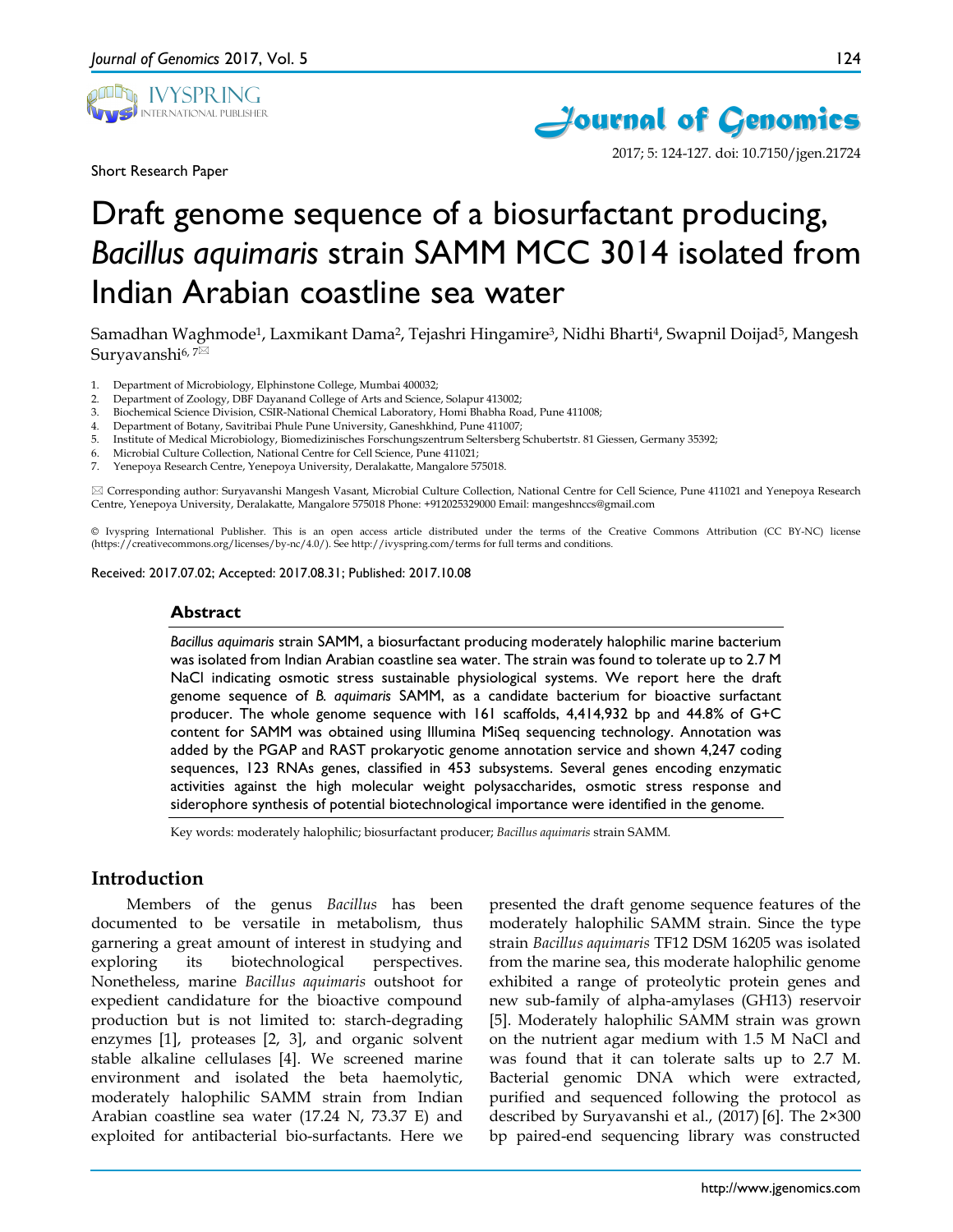using Nextera DNA kits and sequenced on the Illumina® MiSeq platform. A total of 1,366,666 paired reads were obtained. Sequence quality of the genome was analysed for quality control using FastQC software [7]. The reads were trimmed, and only the bases with quality above 20 (Q20) were used for assembly. After analysis, raw sequences were trimmed and assembled using de novo assemblers SPAdes 3.6.1 [8].

The obtained contigs shorter than 200 bp were eliminated. Annotation and identification of metabolic pathways encoded on the draft genome was carried out using the NCBI Prokaryotic Genome Annotation Pipeline (ver3.3, released 2013) (Available at https://www.ncbi.nlm.nih.gov/genome/annotati on\_prok/) was used for annotation refinement and registration of the genome at the International Nucleotide Sequence Database Collaboration (GenBank, USA) [9]. The de novo genome assembly of strain SAMM resulted in 161 Scaffolds with a genome size of 4,414,932 bp and G+C content of 44.8%. A total of 4,247 protein-coding sequences (CDSs), 123 copies of RNA: 32 rRNA, 86 tRNAs and 5 ncRNA were identified. Protein coding genes were analyzed by COG database [10] using COGsoft [11] and Pfam domains were predicted using NCBI Batch CD-Search Tool [12]. We obtained 3199 total number of COGs assignments under different classes. In addition, using the RAST server version 2.0 [13], annotation based strain SAMM metabolic profile distributed in 453 subsystems.

Bioinformatic analysis suggested SAMM containing 106 stress response genes, out of 12 sub-categorized for osmotic stress which codes for Choline and Betaine uptake and Betaine Biosynthesis, 28 genes related to oxidative stress, 6 were observed for cold shock and 18 involved in heat shock which is extended dnaK gene cluster. It also possesses the

genes clusters for secondary metabolism such as thiazole/oxazole-modified microcin (TOMM) synthesis and auxin biosynthesis. The 17 genes are associated with the acquisition of Iron and their metabolism, out of which 14 codes for siderophore biosynthesis. The SAMM encoding many genes for membrane transport system (123) including 32 for ABC transporters and 12 are related to Uni-, Sym- and Antiporters.

Being marine moderately halophilic, the molecular functionality of the bacterium in the osmotic environment carries osmoadaptive glycine betaine synthesis genes [14]. These were found to be annotated in MINN01000074, MINN01000096 and MINN01000106 accessions along with the stress responsive osmoadaptive ectoine/hydroxyectoine ABC transporter ATP-binding protein cassette under MINN01000011 accessions. Interestingly, SAMM harbours the complete synthesis cluster for polyamine spermidine. Polyamine-spermidine is recognized as a natural cardio-protectant and providing an economically viable natural source in contrast to the chemical synthesis [15]. This bacterium has elongated rod shaped morphology (Figure 1) and having spores generation and Mn (II) oxidization genes were found as similar to its close relative Mn (II) oxidizing marine bacterium Bacillus sp. SG-1 (RAST server Genome ID 161544.4) [16].

Various reports describe the presence of large scale and widespread biological compounds showing the abiogenic and surfactants phenotypes in marine bacteria [17]. Since the strain SAMM showing the bio-surfactant activity phenotype, molecular basis of the origin of this activity is still elusive. The SAMM genome displaying the enterobactin siderophore production transporter (Iron-enterobactin transporter, ATP-binding protein) may be associated with the surfactin molecule synthesis pathway [18].

X40,000 0.5Mm 20kV  $X15,000$ 10 25 SEI **20kU** 10 25 SEI  $1 \mu$ m

**Figure 1.** Scanning electron micrograph of *Bacillus aquimaris* SAMM MCC 3014 describing the rod shaped morphology.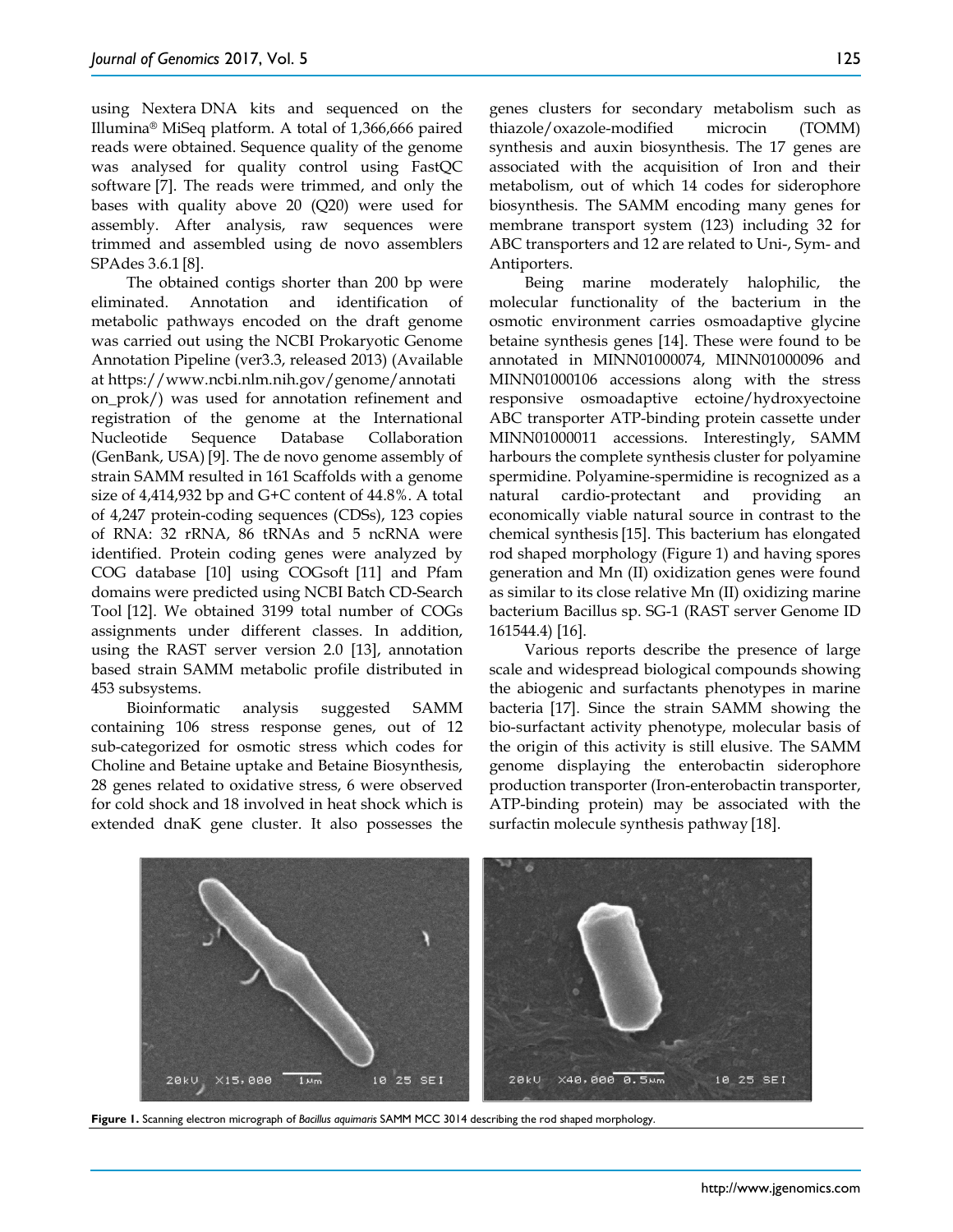| Property/Attributes  | <b>MCC 3014</b>    | Property/Attributes    | <b>MCC 3014</b> |
|----------------------|--------------------|------------------------|-----------------|
| Finishing quality    | High-quality draft | GOLD ID                | Gs0127396       |
| Libraries used       | 300bp              | RAST genome ID         | 189382.10       |
| Sequencing platform  | Illumina MiSeq     | Genome size (bp)       | 4,414,932       |
| Fold coverage        | 100.0 X            | Total genes            | 4,523           |
| Assemblers           | SPAdes v. 3.6.1    | Protein coding genes   | 4,247           |
| GenBank ID           | MINN00000000.1     | RNA genes              | 123             |
| NCBI Taxonomy ID     | 189382             | Pseudo genes           | 153             |
| <b>BioProject ID</b> | PRJNA341790        | Genes assigned to COGs | 3199            |

#### **Table 1.** Genome project information summary.

## **Subsystem Category Distribution**



## **Accession numbers**

*Bacillus aquimaris* strain SAMM has been deposited at Microbial Culture Collection, National Centre for Cell Science Pune, under the accession number MCC 3014. This whole-genome shotgun project has been deposited at DDBJ/EMBL/GenBank under the BioProject ID PRJNA341790 with accession number MINN00000000. The version described in this paper is in the first version, MINN00000000.1.

## **Acknowledgements**

MS acknowledges Council of Scientific and Industrial Research, New Delhi, for fellowship. Authors are thankful to Dr. Yogesh Shouche and Microbial Culture Collection project staff (BT/PR10054/NDB/52/94/2007). Authors are thankful to Dr. Shashi Ghodake, DDS, Middletown, CT 06457, USA for proofreading of the manuscript.

**Subsystem Feature Counts** 

## **Competing Interests**

The authors have declared that no competing interest exists.

## **References**

- 1. Puspasari F, Radjasa OK, Noer AS, et al. Raw starch-degrading α-amylase from *Bacillus aquimaris* MKSC 6.2: isolation and expression of the gene, bioinformatics and biochemical characterization of the recombinant enzyme. J Appl Microbiol. 2013; 114(1): 108-120.
- 2. Thaz CJ, Jayaraman G. Stability and Detergent Compatibility of a Predominantly β-Sheet Serine Protease from Halotolerant *B. aquimaris* VITP4 Strain. Appl Biochem Biotechnol. 2014; 172(2): 687-700.
- 3. Phelan RW, O'Halloran JA, Kennedy J, et al. Diversity and bioactive potential of endospore-forming bacteria cultured from the marine sponge *Haliclona simulans*. J Appl Microbiol. 2012; 112(1): 65-78.
- 4. Trivedi N, Gupta V, Kumar M, Kumari P, Reddy CRK, Jha B. Solvent tolerant marine bacterium *Bacillus aquimaris* secreting organic solvent stable alkaline cellulase. Chemosphere. 2011; 83(5): 706-712.
- 5. Hernández-González IL, Olmedo-Álvarez G. Draft Whole-Genome Sequence of the Type Strain *Bacillus aquimaris*. Genome Announc. 2016; 4(4): 4-5.